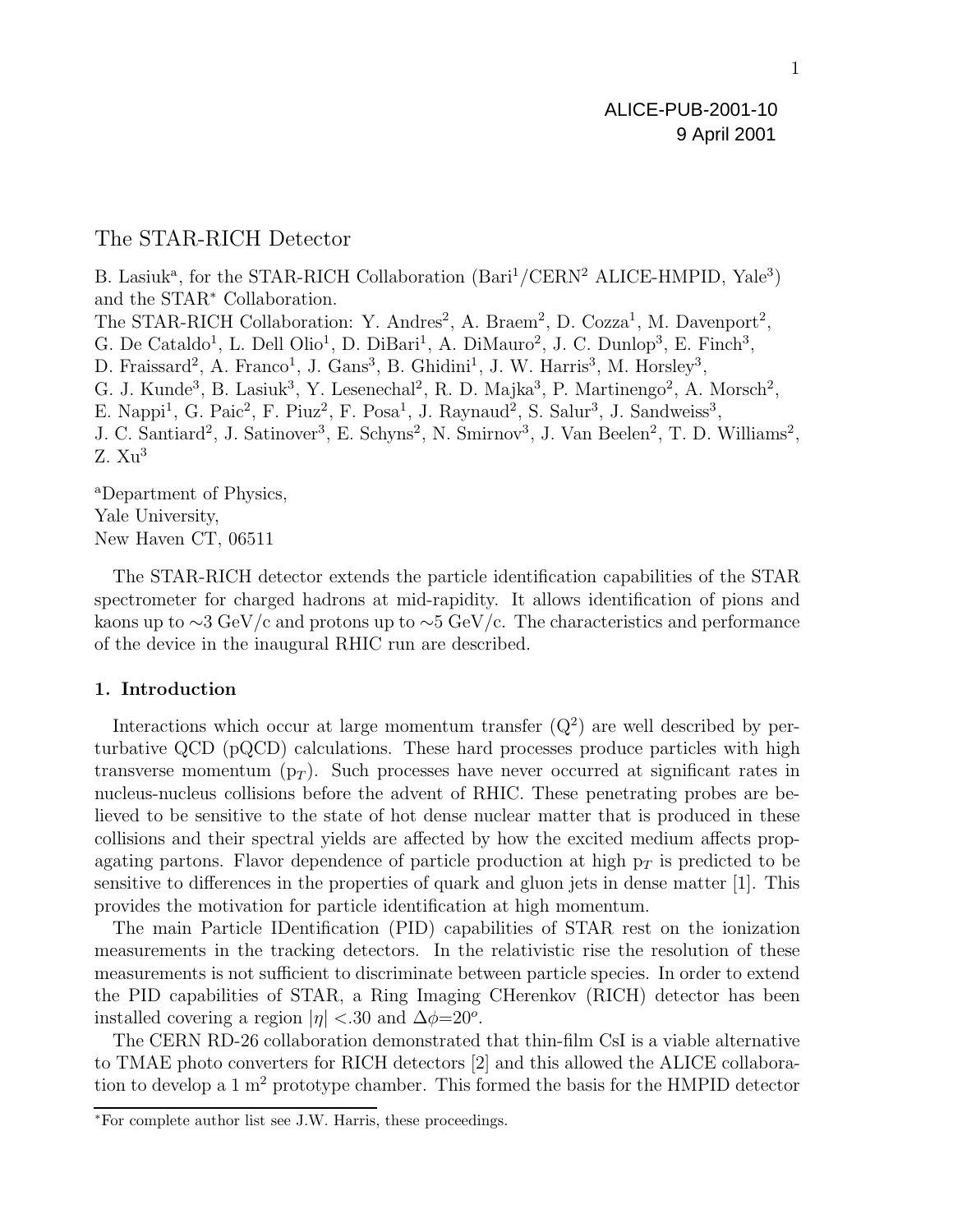proposal for the ALICE experiment at LHC  $[3]$ . The ALICE-LHC and STAR-RHIC environments are similar in terms of detector topology both having a large TPC in the central region. As such, the development of a RICH detector for the ALICE experiment was directly applicable to STAR. It was this module which was adapted to fit into the constraints and infrastructure of the STAR experiment [4]. It was installed for the first three years at RHIC by a joint Yale-Bari-CERN collaboration.

#### **2. Characteristics**

The reconstruction of the Cherenkov angle requires two-dimensional positional information of the Cherenkov photons with respect to the incident track. To do this over an area of  $\sim$ 1 m<sup>2</sup>, a thin (0.3 µm) CsI film was deposited on a segmented cathode pad plane possessing 15,360 pads of dimension  $8.0 \times 8.4$  mm<sup>2</sup>. This provides a means for photoconversion of the Cherenkov photons. In conjunction with a Multi-Wire Proportional Chamber (MWPC), both photo-electron and charged particle 2-D localization is possible.



Figure 1. The left panel shows the measured transmission of the liquid radiator in raw (squares) and dehydrated (circles) form. The right panel shows the simulated spectrum of Cherenkov light produced in the liquid radiator (open circles) and the effect of the finite liquid and quartz transmission. The resulting spectrum transmitted to the pad plane (solid circles) is folded with the quantum efficiency of the CsI to show the spectrum of photons converted to electrons (triangles).

The CsI photo-cathode provides a planar surface for the photo-conversion and emission to occur. However, CsI has a photo-electric threshold of 6.0 eV which restricts its sensitivity to vacuum ultra-violet (VUV) photons. This imposes constraints on the spectral properties of the radiator medium, its containment vessel, as well as the MWPC gas. In order to extend the PID capabilities of the TPC, a radiator with an index of refraction in the range of 1.2-1.3 is necessary. Perfluorohexane  $(C_6F_{14})$  has an index of refraction of ∼1.285 at 170 nm [3], and shows transparency to VUV radiation down to 152 nm, if water and oxygen are reduced to the ppm level. A 1 cm thick layer of liquid is confined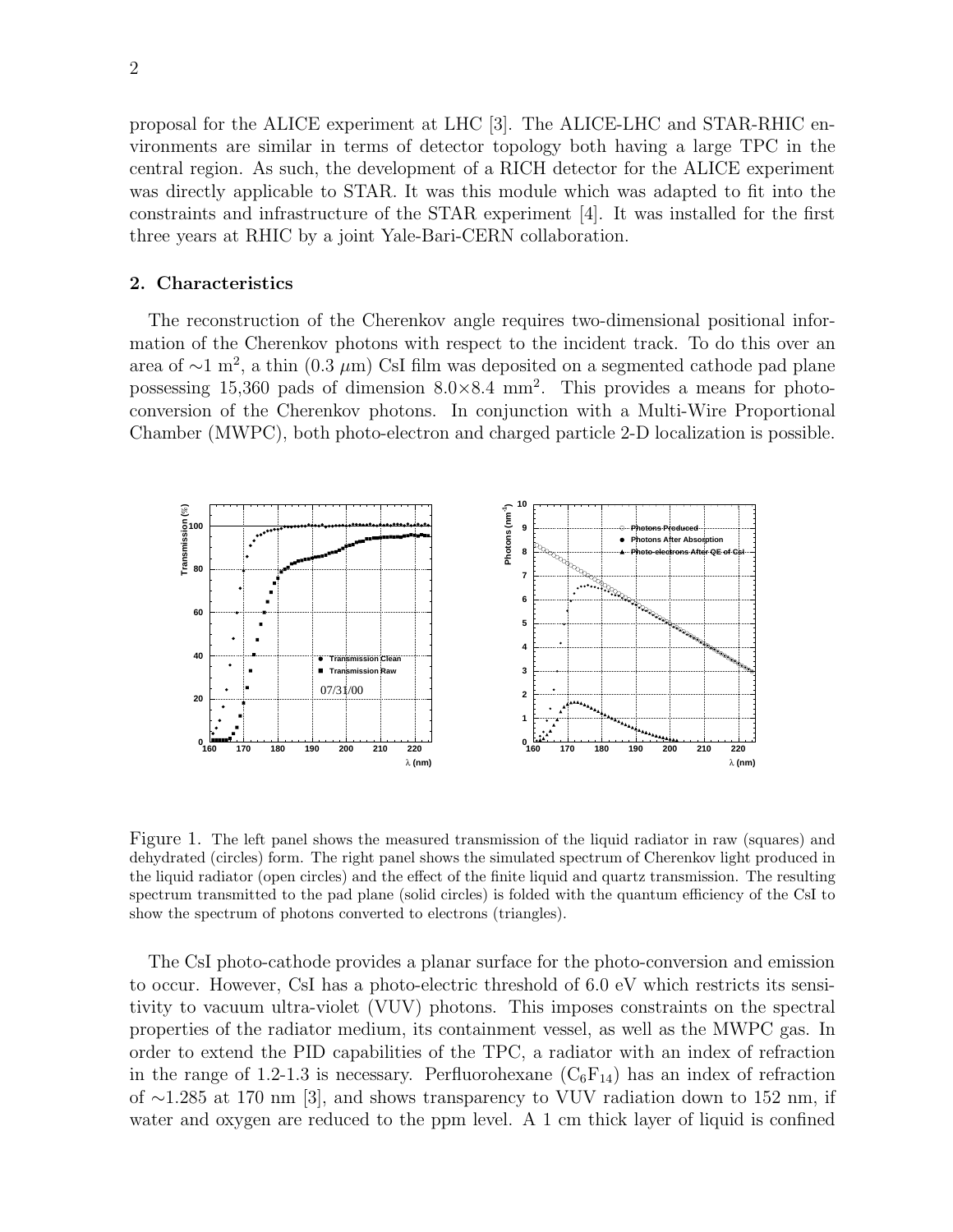by a 0.5 cm thick quartz windowed vessel in order to transmit the Cherenkov photons generated in the liquid. Pure methane is utilized as the MWPC gas since it is transparent to VUV radiation down to ∼130 nm and allows the chamber to be run in a stable manner at high gas gain. The importance of a transparent radiator medium is depicted in figure 1. The left panel shows the measured transmission of the liquid before and after dehydration while the right panel shows the simulated spectrum of Cherenkov light which is incident on the pad plane and subsequently converted to photo-electrons.

In addition to the spectral constraints CsI imposes, it is also hygroscopic and care must be taken to isolate it from water, as well as oxygen. Water at the 10-100s of ppm level may degrade the quantum efficiency of the CsI layer. As such, a continuous anhydrous gas flow must be present to buffer the CsI from contaminants and out-gassing products from within the detector. This was a significant consideration in transporting the detector from CERN to BNL. A series of tests were done at a CERN test beam which exposed the photo-cathodes to a controlled amount of water and oxygen and the quantum efficiency measured before and after the test. This provided constraints for construction of a sealed transportation vessel [5].

## **3. Performance and Analysis**

In the first year of running, STAR recorded 900k central Au-Au and 900k minimum bias Au-Au triggers at  $\sqrt{s_{NN}}$ =130 GeV/A. For the central Au-Au collisions, the RICH occupancy never exceeded 5% of the total number of pads. For these events, an average of 1 track with a momentum more than 1 GeV/c pass through the detector. An example of an off-line event display is shown in figure 2. The gain of the chamber was set at  $\sim$ 2×10<sup>5</sup> in order to keep the number of saturated pads to a minimum while keeping a single electron detection efficiency above 80%. The average incident angle for tracks which impinge on the RICH are larger at STAR than expected at ALICE because of the distance from the interaction region and the magnitude of the magnetic field. This produces Cherenkov "rings" which are elliptical in shape.

The identification of the charged particles in the RICH requires tracks from the TPC to be extrapolated and associated with an ionization hit in the RICH. The efficiency of this matching is dependent on the precision of the extrapolation as well as the capability to distinguish between a hit from a photon and charged particle track. This discrimination is done by threshold cuts on the quantity of charge contained within a hit. Extrapolation of tracks to the RICH show a residual distribution with a  $\sigma$  of  $\sim$ 4.2 mm for tracks with a momentum greater than  $1 \text{ GeV}/c$ . Tracks with smaller momentum have a much larger width since multiple scattering becomes more appreciable.

Once the association is done, two identification algorithms are used. The first method utilizes a Hough transformation which converts the photon coordinates relative to the track impact point into a Cherenkov angle [6]. This angle is used to reconstruct the mass of the particle in association with the momentum given by the TPC. The second method makes three mass hypotheses for a given track  $(\pi, K, \text{ and } p)$ , and the limiting bounds of the Cherenkov rings, defined by the dimensions of the radiator vessel, are projected on to the pad plane. These bands are illustrated in figure 2. The mass of the particle can be assigned by selecting the band with the highest density of photons. Using these two